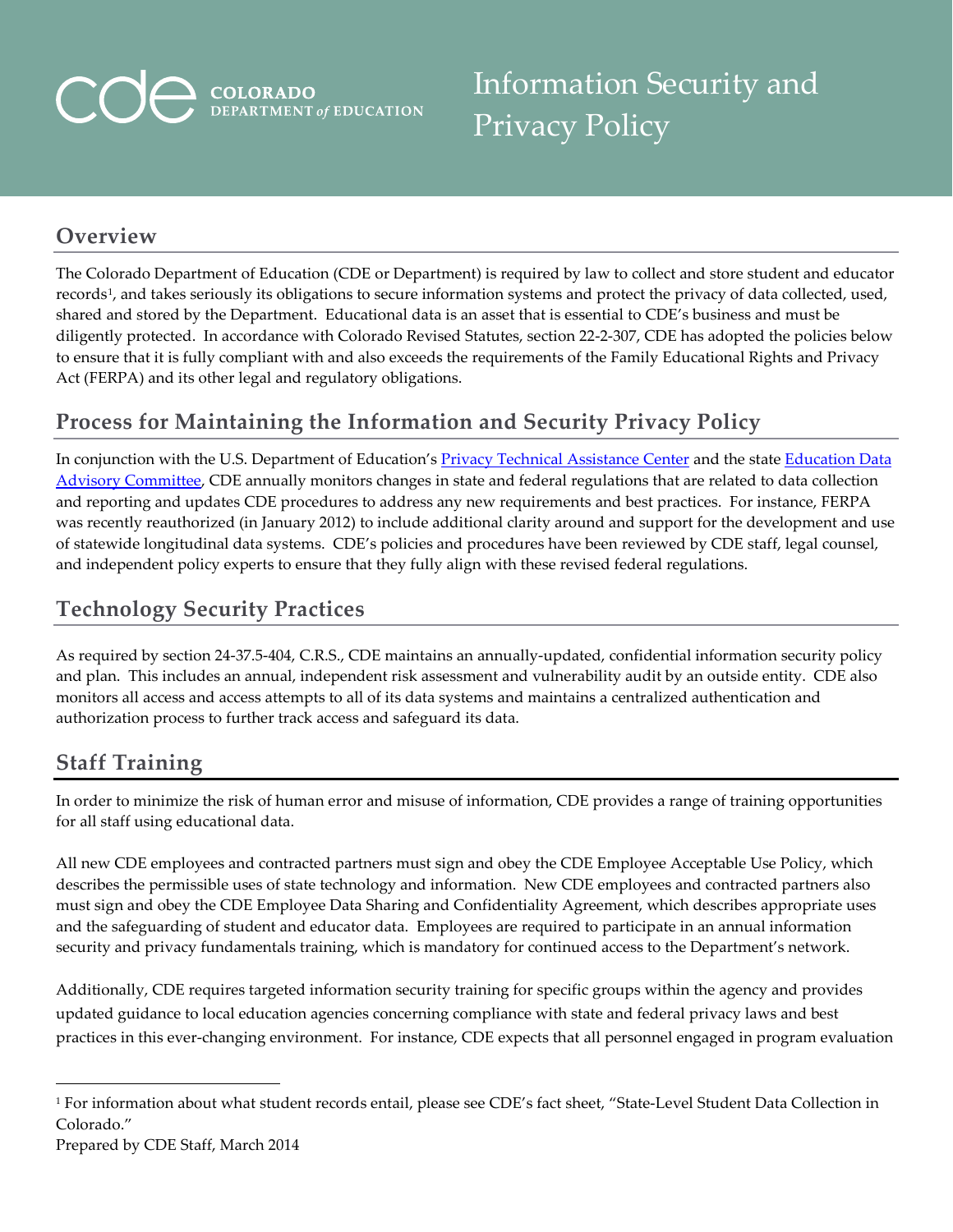and/or research activities complete online training on the ethical and professional standards for protecting human research participants.

### **Data Retention and Disposition**

The personally identifiable student information that CDE is legally required to collect is maintained according to the retention and disposition schedules outlined by the Colorado State Archives in its *State Agency Records Management Manual*. See [https://www.colorado.gov/pacific/sites/default/files/StateRecordsManagementManual.pdf.](https://www.colorado.gov/pacific/sites/default/files/StateRecordsManagementManual.pdf) For information defined as "Student Permanent Record" (i.e., demographics, enrollment and academic performance data), CDE archives this personally identifiable information and protects it with appropriate technical, physical, and administrative safeguards in accordance with FERPA. For "non-permanent" student information (i.e., audit workpapers or voluntary survey data), CDE deletes or destroys this information upon expiration of the retention period outlined in the *Records Management Manual*.

#### **Internal Use of Data**

The personally identifiable information from students' and educators' education records that CDE receives from LEAs and schools for audit, evaluation, or compliance purposes is not available to all CDE employees. This information is only available to employees and contract partners who have a reasonable and appropriate need for access to the information in order to maintain the records or to assist in conducting CDE evaluation, audit, or compliance functions and who have undergone a background check. The Department's Data Management Committee is comprised of data owners and coordinators at CDE who help ensure that data is properly handled from collection to reporting. This committee assists in identifying the CDE employees who have a legitimate need for access to data and developing policies concerning the management of the department's data. The committee also provides the commissioner with an up-to-date list of the specific individuals within the department who have the ability to link personally identifiable student information. For more information, see CDE's [Data Governance](http://www.cde.state.co.us/cdereval/datagovernance.htm) webpage.

#### **Breaches in Security**

Concerns about security breaches must be reported immediately to the Department's Chief Information Officer. If the Chief Information Officer, in collaboration with the commissioner and appropriate members of the Department's executive team, determines that one or more employees or contracted partners have substantially failed to comply with the Department's information security and privacy policies, they will identify appropriate consequences, which may include termination of employment or a contract and further legal action. Concerns about security breaches that involve the Chief Information Officer must be reported immediately to the commissioner. The commissioner will collaborate with appropriate members of the Department's executive team to determine whether a security breach has occurred and will identify appropriate consequences, which may include termination of employment or a contract.

#### **Disclosure of Educator Data**

The Department is responsible for several activities that require the collection of data for licensed educators in Colorado. As the entity responsible for issuing and renewing educator licenses, linking student achievement to practicing educators, and monitoring implementation of local educator evaluation systems, CDE must manage and secure information that is sensitive and confidential. The Department maintains several statutory and regulatory protections to keep educator data private.

As required by section 22-2-111, C.R.S., all papers filed at CDE that contain personal information about holders of educator licenses or authorizations are classified as confidential. Each educator has the right to inspect and to have copies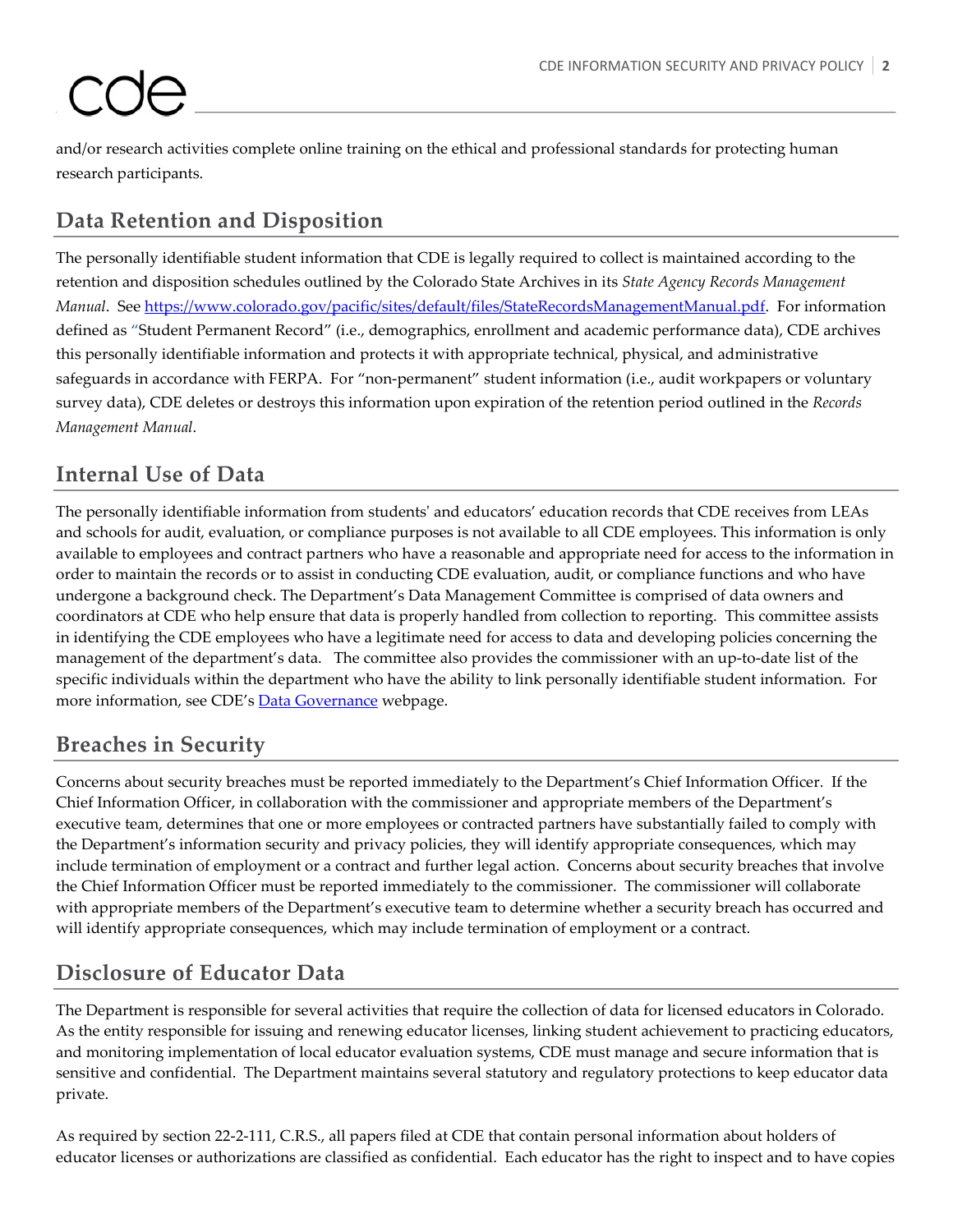made (at the educator's expense) of all information pertaining to the educator. Educators may challenge any such record by formal letter or other evidence, which shall be added to CDE's records. The information may be shared in the normal and proper course of administering licenses and authorizations, but it is otherwise unlawful for any CDE employee or other person to divulge, or make known in any way, any such personal information without the written consent of the educator. Personnel information may be published in the aggregate, so long as the identities of individual educators remain anonymous and the data pool is large enough to prevent the identification of individual educators, which in no instance shall be smaller than five educators.

Section 22-9-109, C.R.S. clarifies that, while CDE may collect information concerning an individual educator's performance evaluation ratings and student assessments results linked to the educator in order to fulfill its duties as required by law, this information must remain confidential and may not be published in any way that would identify the individual educator. CDE is authorized to share this data for research purposes, so long as the data is collected per established protocol and is used in a manner that protects the identity of the educator. The State Board of Education's rules concerning the evaluation of licensed personnel (1 CCR 301-87), in section 6.04(B) further clarify that CDE shall only publicly report data related to performance evaluation ratings in the aggregate at the school-, district-, and state-level, and shall not publicly report this data for cohorts smaller than five educators.

#### **Disclosure of De-identified Student Data**

CDE may disclose de-identified student data through the process outlined by the department's Institutional Review Board (IRB). The IRB considers and reviews all requests to conduct research using Colorado student or school system data already collected by CDE. Potential users such as doctoral and master's degree candidates, university faculty, independent researchers, and private and public agencies must submit proposals before receiving data and conducting and publishing their research.

Based on each data request, the department's IRB ensures that any data shared is "de-identified" (so that individual students are not personally identifiable). For instance, data may be considered "de-identified" if a meaningless code has been attached to each student's record in a way that prevents any student's identity from being identified or the data has been aggregated into a large enough pool of data that a student's identify cannot be inferred.

Those requesting data must meet all of the IRB's criteria prior to obtaining access to any de-identified student-level data from CDE. One of these criteria is that the researchers have completed training on the ethical and professional standards for protecting human research participants that is either the same as or equivalent to the training that CDE employees complete.

For more information about how de-identified student data may be disclosed, see the CDE Institutional Review Board [Application.](http://www.cde.state.co.us/research/IRB.asp)

#### **Disclosure of Personally Identifiable Student Data**

In compliance with the Family Educational Rights and Privacy Act (FERPA), CDE does not disclose personally identifiable information from student records unless the disclosure is for one of the limited purposes outlined in FERPA, 34 CFR § 99.31, including the following.

• Student Transfer and Enrollment: Student information may be disclosed, subject to the requirements of FERPA, 34 CFR § 99.34, to officials of another school, school system, or institution of postsecondary education where the student seeks or intends to enroll, or where the student is already enrolled so long as the disclosure is for purposes related to the student's enrollment or transfer and the student's former district has provided prior notification of this service through its annual FERPA notification letter.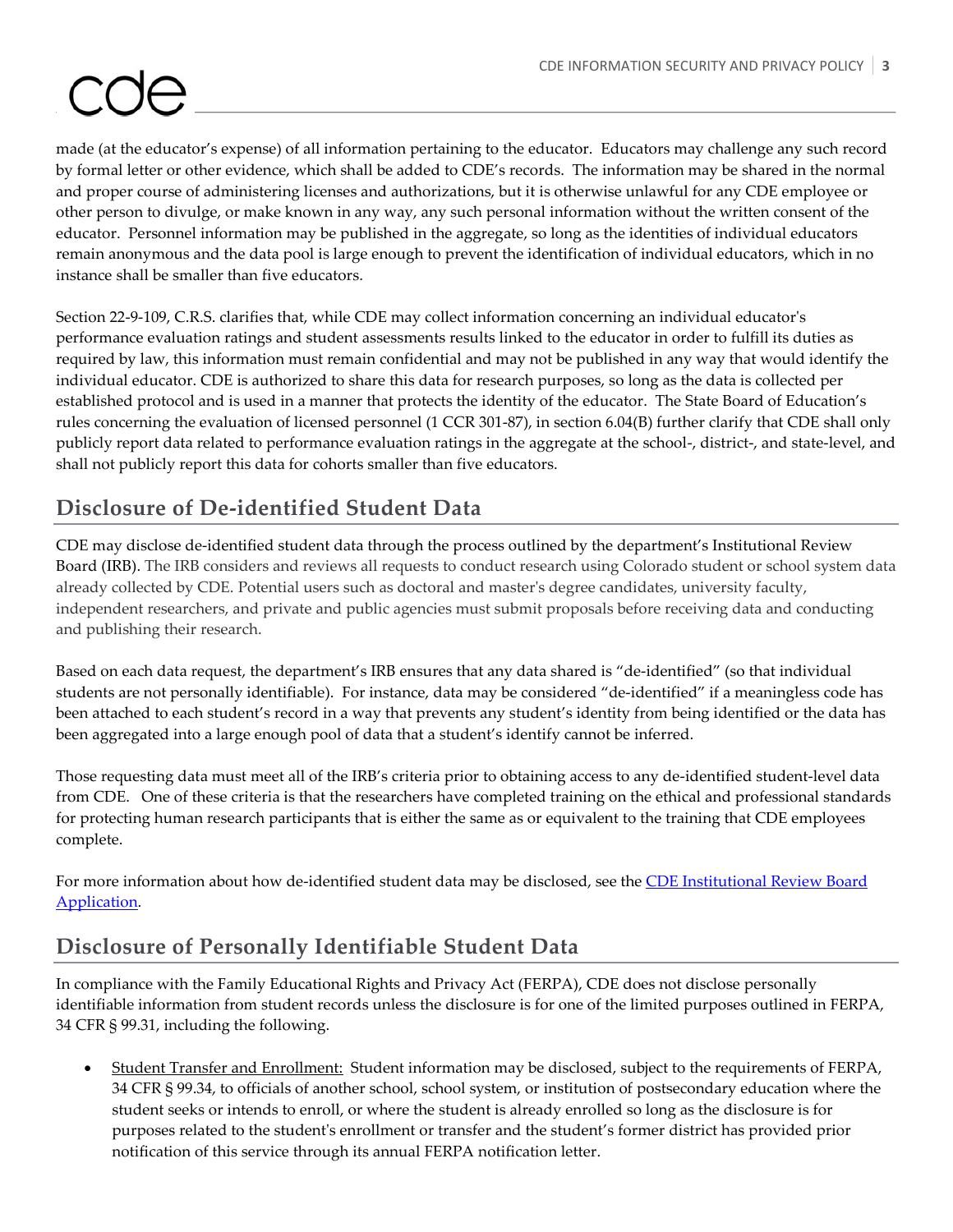#### Educational Studies: Student information may be disclosed to organizations conducting studies for, or on behalf of, CDE to: (1) develop, validate, or administer predictive tests; (2) administer student aid programs; or (3) improve instruction. Disclosures for the purposes of such studies must ensure that the study is conducted in a manner that does not permit personal identification of parents and students by individuals other than representatives of the organization that have legitimate interests in the information, the information is destroyed when no longer needed for the purposes for which the study was conducted, and CDE enters into a written agreement that meets the requirements outlined below.

• Audits or Compliance Activities: Student information may be disclosed to authorized representatives of CDE in connection with an audit or evaluation of Federal or state supported education programs, or for the enforcement of or compliance with Federal legal requirements that relate to those programs. Disclosures for the purposes of such audits, evaluations, or compliance activities must ensure that CDE uses reasonable methods to ensure that its authorized representative: (1) uses personally identifiable information only to carry out an audit or evaluation of Federal- or State-supported education programs, or for the enforcement of or compliance with Federal legal requirements related to these programs; (2) protects the personally identifiable information from further disclosures or other uses, in accordance with FERPA; (3) destroys the personally identifiable information in accordance with FERPA; and (4) CDE enters into a written agreement that meets the requirements outlined below.

### **Requirements for Data Sharing Agreements to Disclose Student Data for Studies on Behalf of CDE**

Prior to sharing personally identifiable student information for purposes of educational studies for or on behalf of CDE, CDE must enter into a written agreement or contract that meets the following requirements:

- Designates the individual or entity that will serve as the authorized representative. If an entity is designated, the agreement must specify the individuals directly responsible for managing the data in question;
- Specifies the purpose, scope and duration of the study and the information to be disclosed. This description must include the research methodology and why disclosure of personally identifiable information from education records is necessary to accomplish the research. Note, CDE will not disclose all of the personally identifiable information from its education records; rather, it will determine only the specific elements the authorized representative needs and disclose only those;
- Requires the authorized representative to use personally identifiable information only to meet the purpose of the disclosure as stated in the written agreement and not for commercial purposes or further disclosure. Approval to use the personally identifiable information from the education records for one study, audit, or evaluation does not confer approval to use it for another;
- Requires the authorized representative to conduct the study in a manner that does not permit the personal identification of parents and students by anyone other than representatives of the organization with legitimate interests. The agreement must require the authorized representative to conduct the study so as to not identify students or their parents. This typically means that the authorized representative should allow internal access to personally identifiable information from education records only to individuals with a need to know for the purposes of the study, and that the authorized representative should take steps to maintain the confidentiality of the personally identifiable information at all stages of the study, including within the final report, by using appropriate disclosure avoidance techniques;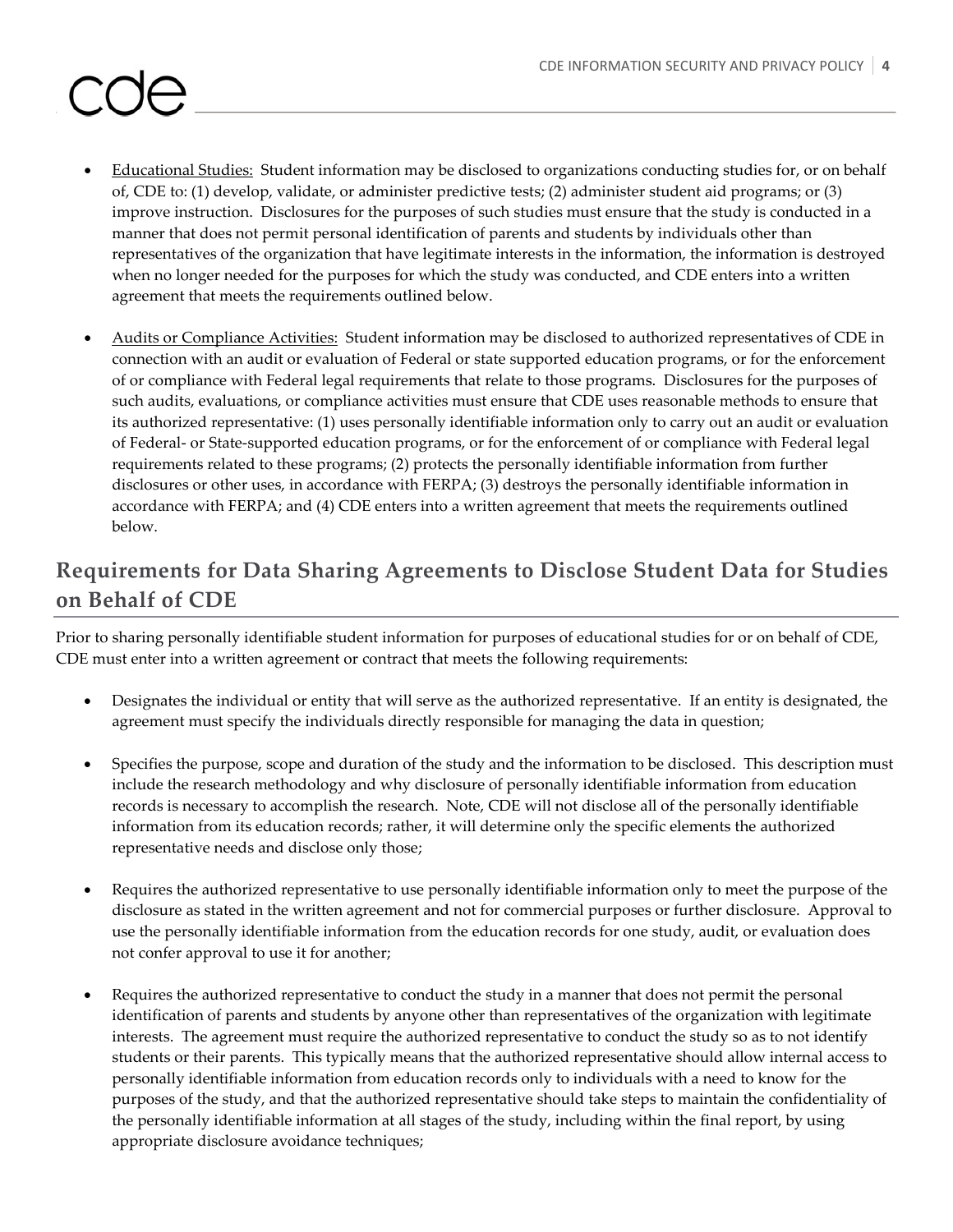- Affirms that the authorized representative may only publish results in a way that protects the privacy and confidentiality of the individuals involved. For example, when publishing tables, cell suppression and other methods of disclosure avoidance must be used so that students cannot be identified through small numbers displayed in table cells;
- Requires the authorized representative to destroy the personally identifiable information from the education records when the information is no longer needed for the purpose specified and must be clear about how the education records will be destroyed. The agreement must identify a specific time period for destruction based on the facts and circumstances surrounding the disclosure and study. The parties to the written agreement may agree to amend the agreement to extend the time period if needed, but the agreement must include a time limit. The agreement shall also require the authorized representative to provide written confirmation to CDE when the education records have been destroyed, per the terms of the contract;
- Documents appropriate technical, physical, and administrative safeguards to protect personally identifiable student data at rest and in transit. Examples of this include secure-file transfer protocols ("SFTP") and hyper-text transfer protocol over secure socket layer ("HTTPS");
- The agreement establishes policies and procedures to protect personally identifiable student information from further disclosure and unauthorized use, including limiting use of personally identifiable information to only the authorized representatives with a legitimate interests in the research or study; and
- Includes a plan for how to respond to any breach in security, including the requirement that any breach in security must be reported immediately to CDE.

### **Requirements for Data Sharing Agreements to Disclose Student Data for Audits, Evaluation or Compliance Monitoring**

Written agreements for audits, evaluation or compliance monitoring are similar to, but slightly different than, agreements for research and studies. These written agreements or contracts must include the following requirements:

- Designates the individual or entity that will serve as the authorized representative. If an entity is designated, the agreement must specify the individuals directly responsible for managing the data in question;
- Specifies the purpose for which the personally identifiable student information from education records is being disclosed and state specifically that the disclosure is in furtherance of an audit, evaluation, or enforcement or compliance activity. The agreement must specify the student information to be disclosed and must include a description of how the student data will be used. The agreement must describe the methodology and why disclosure of personally identifiable student information is necessary to carry out the audit, evaluation, or enforcement or compliance activity;
- Requires the authorized representative to use personally identifiable information only to meet the purpose of the disclosure as stated in the written agreement and not for commercial purposes or further disclosure;
- Requires the authorized representative to destroy the personally identifiable information from the education records when the information is no longer needed for the purpose specified and must be clear about how the education records will be destroyed. The agreement must identify a specific time period for destruction based on the facts and circumstances surrounding the disclosure and study. The parties to the written agreement may agree to amend the agreement to extend the time period if needed, but the agreement must include a time limit.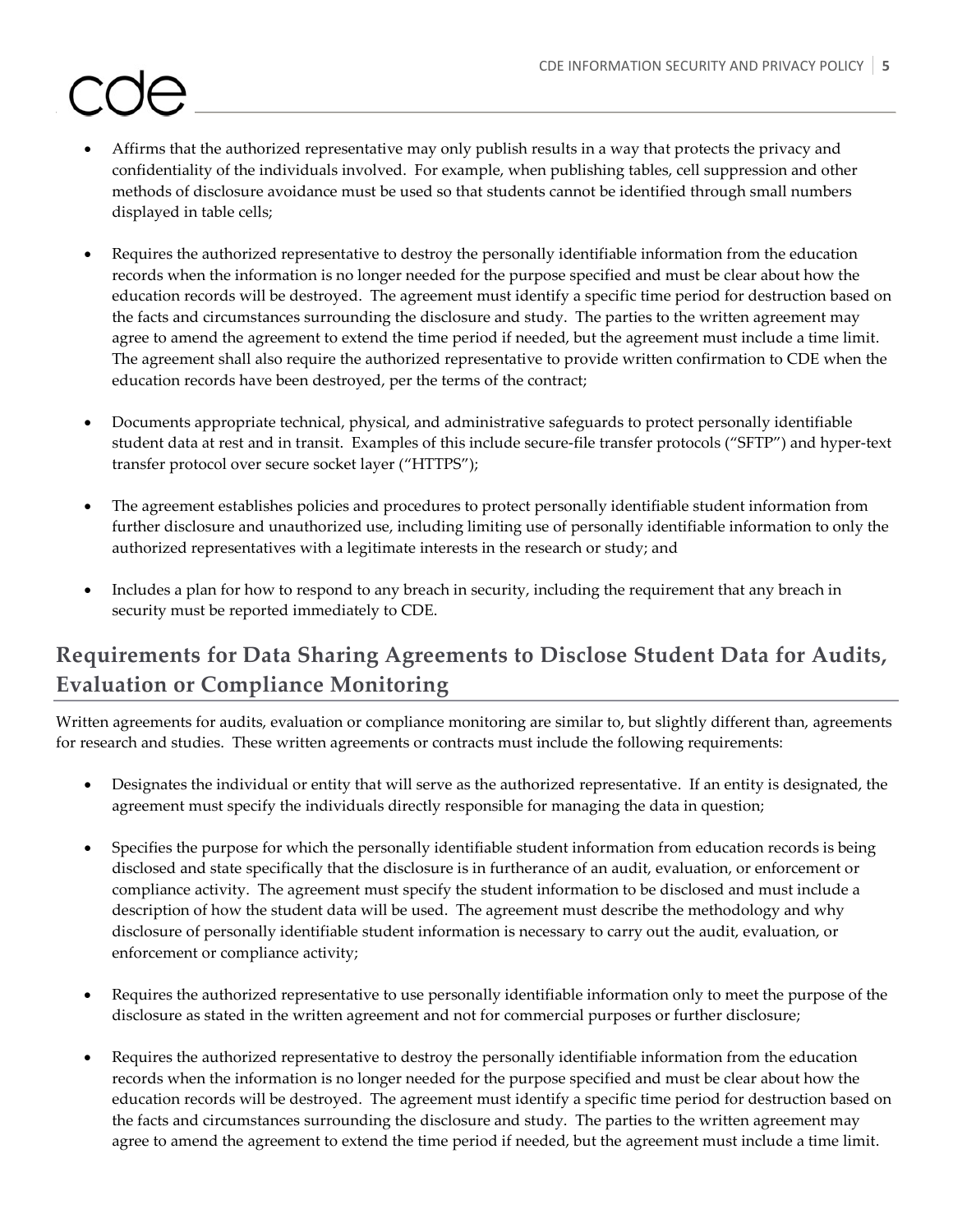The agreement shall require the authorized representative to provide written confirmation to CDE when the education records have been destroyed, per the terms of the agreement;

- Documents appropriate technical, physical, and administrative safeguards to protect personally identifiable student data at rest and in transit. Examples of this include secure-file transfer protocols ("SFTP") and hyper-text transfer protocol over secure socket layer ("HTTPS");
- The agreement establishes policies and procedures to protect personally identifiable student information from further disclosure and unauthorized use, including limiting use of personally identifiable information to only the authorized representatives with a legitimate interests in the audit, evaluation, or enforcement or compliance activity; and
- Includes a plan for how to respond to any breach in security, including the requirement that any breach in security must be reported immediately to CDE.

#### **Monitoring Implementation of Data Sharing Agreements**

In addition to all of the precautions addressed above, any data sharing agreement or contract shall also address the following assurances to protect personally identifiable information from further disclosure and unauthorized use:

• CDE shall verify that the authorized representative has a sound data security program to protect data at rest and in transmission. This may be addressed through language in the data sharing agreement that states what data security provisions are required, including requirements related to encryption, where the data can be hosted, transmission methodologies, and provisions to prevent unauthorized access. CDE may require the authorized representative to provide a certification indicating that an independent vulnerability or risk assessment of this data security program has occurred. CDE shall also maintain the right to physically inspect the authorized representative's premises or technology used to transmit or maintain data;

CDE shall verify that the authorized representative has in place a data stewardship plan with support and participation from across the organization that details the organization's policies and procedures to protect privacy and data security, including the ongoing management of data collection, processing, storage, maintenance, use, and destruction. CDE may also wish to verify that the authorized representative has a training program to teach its employees about FERPA and how to protect personally identifiable information from education records.

- If applicable, CDE shall verify that the authorized representative has appropriate disciplinary policies for employees that violate FERPA, including termination in appropriate instances;
- CDE shall maintain the right to conduct audits or other monitoring activities of the authorized representative's data stewardship policies, procedures, and systems. If, through these monitoring activities, a vulnerability is found, the authorized representative must take timely appropriate action to correct or mitigate any weaknesses discovered; and
- CDE shall maintain the right to review any data prior to publication and to verify that proper disclosure avoidance techniques have been used and shall maintain the right to approve reports prior to publication to ensure they reflect the original intent of the agreement.

#### **Consequences for Failure to Comply with Data Sharing Agreements**